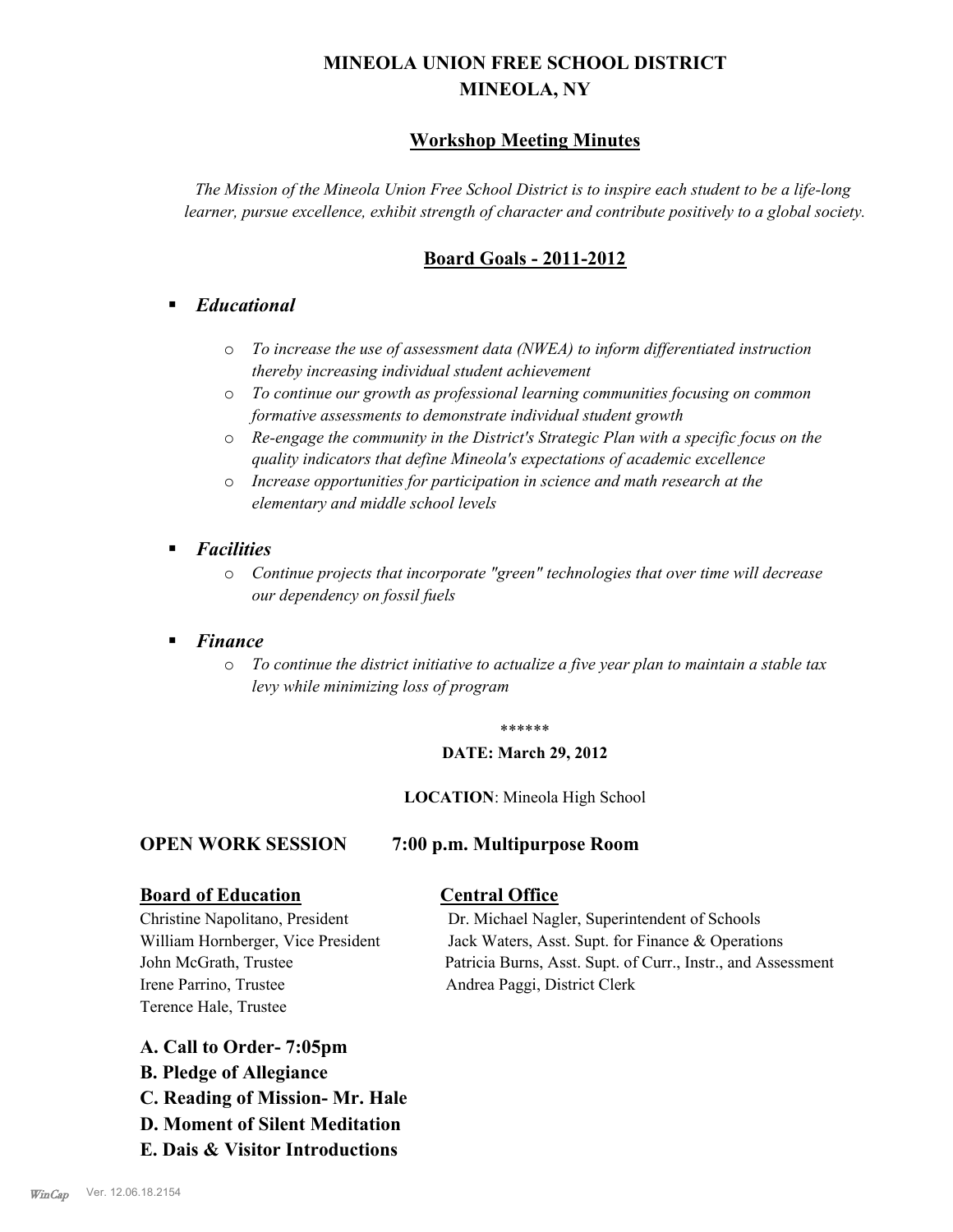## **F. High School Student Organization Report**

There was no report tonight.

### **G. Old Business**

There was no old business at this time.

## **H. New Business**

Ms. Napolitano asked if there is any new business. Mr. McGrath made an announcement that he has decided to run for re-election as Board Trustee. Mr. McGrath gave a short speech on his record as trustee and stated that this last year has been exciting and looks forward to next year. There was no other new business from the Board.

**RESOLUTION#62 -** WHEREAS, the Board of Education of the Mineola Union Free School District desires to enter into a lease-purchase agreement for instructional equipment with Apple Inc. for the acquisition of some 500 iPads, in accordance with section 1725-a of the Education Law; THEREFORE, BE IT RESOLVED THAT the Board of Education of the Mineola Union Free School District hereby authorizes and approves the Master Lease Purchase Agreement with Apple Inc. and all Exhibits, Schedules and Addenda thereto ("Agreement"), pursuant to section 1725-a of the Education Law; and BE IT FURTHER RESOLVED THAT, upon receipt of the Commissioner of Education's written approval of the said lease-purchase agreement, the Board of Education authorizes the Superintendent of Schools to execute the Agreement on behalf of the Board and to execute such additional documents required to be delivered in connection with said Agreement.

**Motion:** Terence Hale **Second:** John McGrath

Discussion: The Superintendent stated that this was discussed at the last meeting and he has received confirmation from Senator Martins that the district will receive a \$50,000 grant to cover this cost. The Superintendent stated that he is very happy to enter this lease now. Ms Parrino asked if this is for iPad or iPad2 and Dr. Nagler responded- iPad 2.

| Yes: | Terence Hale         | No: | None |
|------|----------------------|-----|------|
|      | Irene Parrino        |     |      |
|      | John McGrath         |     |      |
|      | William Hornberger   |     |      |
|      | Christine Napolitano |     |      |
|      |                      |     |      |

**Passed:** Yes

#### **I. Consensus Agenda**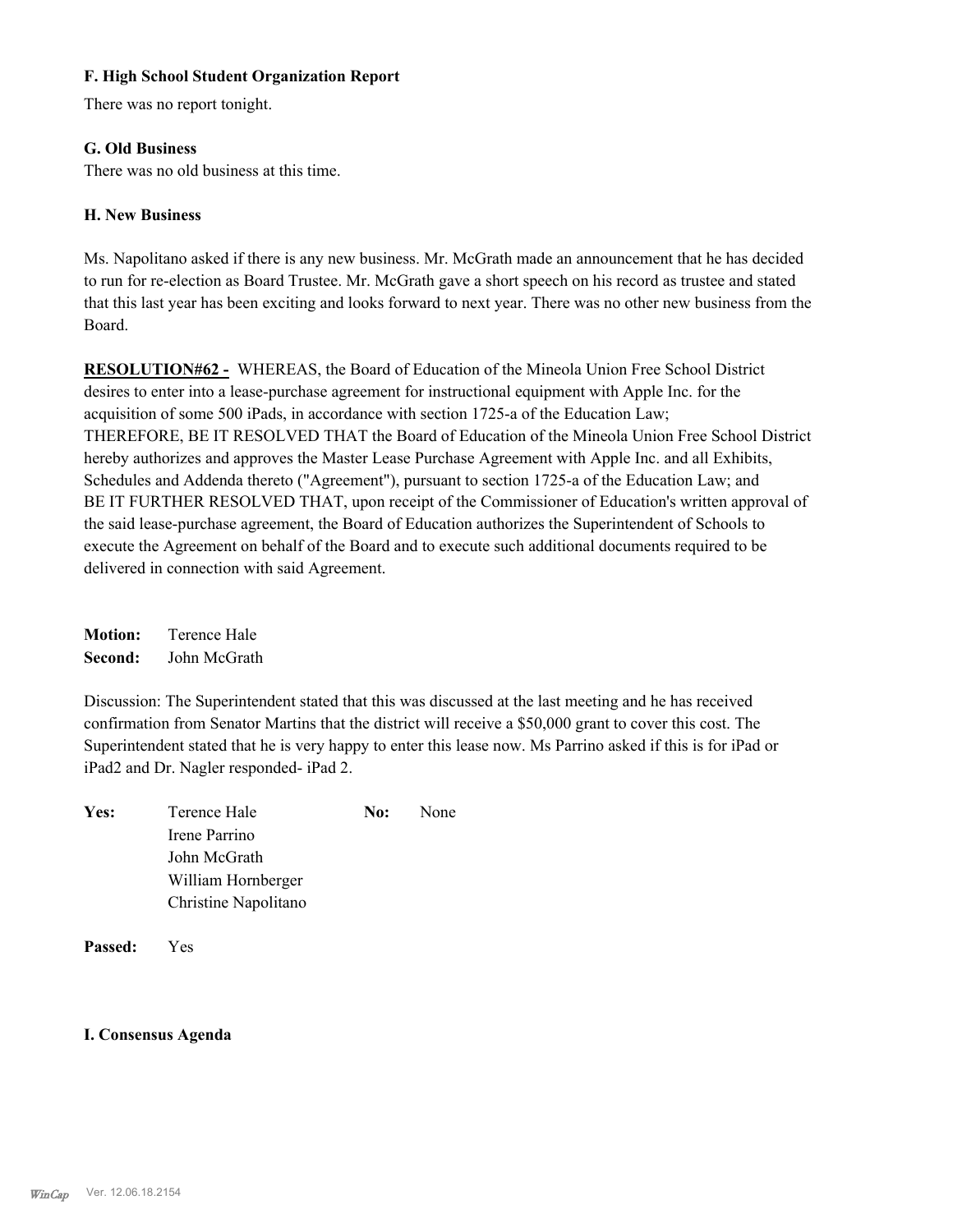**RESOLUTION #63-BE IT RESOLVED** that the Board of Education approves the consensus agenda items I.1.a.. through I.2.b.3, as presented.

**Motion:** John McGrath **Second:** Terence Hale

Discussion: Mr. McGrath stated that he had a question regarding item 2b1 and made a motion at 7:15pm for a very brief executive session to discuss this personnel issue. This motion was second by William Hornberger; all were in agreement. The Board returned at 7:18pm and resumed the meeting. There were no further discussions.

**Yes:** Terence Hale **No:** None Irene Parrino John McGrath William Hornberger Christine Napolitano

**Passed:** Yes

## 1. **Instruction**

- a. Appointments 45 Day Subs
- The Board of Education approves the appointment of Michelle Topel, to the position of 45 Day Substitute Teacher for Lisa Fiocco, starting approximately 3/30/2012 to on or before June 30, 2012. Salary: \$100 per day for 45 days, Day 46 contract salary BA, Step 1, \$58,123 pro rated. 1.

## 2. **Civil Service**

- a. Appointments
- That the Board of Education approve the appointment of Shannon Bradley, to the position of Nurse Sub effective April 2, 2012. Salary will be at a daily rate of \$125. 1.
- That the Board of Education approve the appointment of Karen Obidienzo to the position of Nurse Sub, effective April 2, 2012. Salary will be at a daily rate of \$125. 2.
- b. Leave(s) of Absence
- That the Board of Education approve the paid Medical Leave of Absence to Stephen Graf, 10 Month Bus Driver, effective February 27, 2012. Mr. Graf has not yet been able to return to his position and is under his doctor's care. 1.
- That the Board of Education approve the paid Medical Leave of Absence for Francisco Espinal, Custodian at the Willis Avenue School, effective March 23, 2012. His return date will be determined by his doctor after his surgery. 2.
- That the Board of Education approve the paid Medical Leave of Absence due to family illness to Ronald Pierrot, Bus Driver, effective April 16, 2012 through April 27, 2012. 3.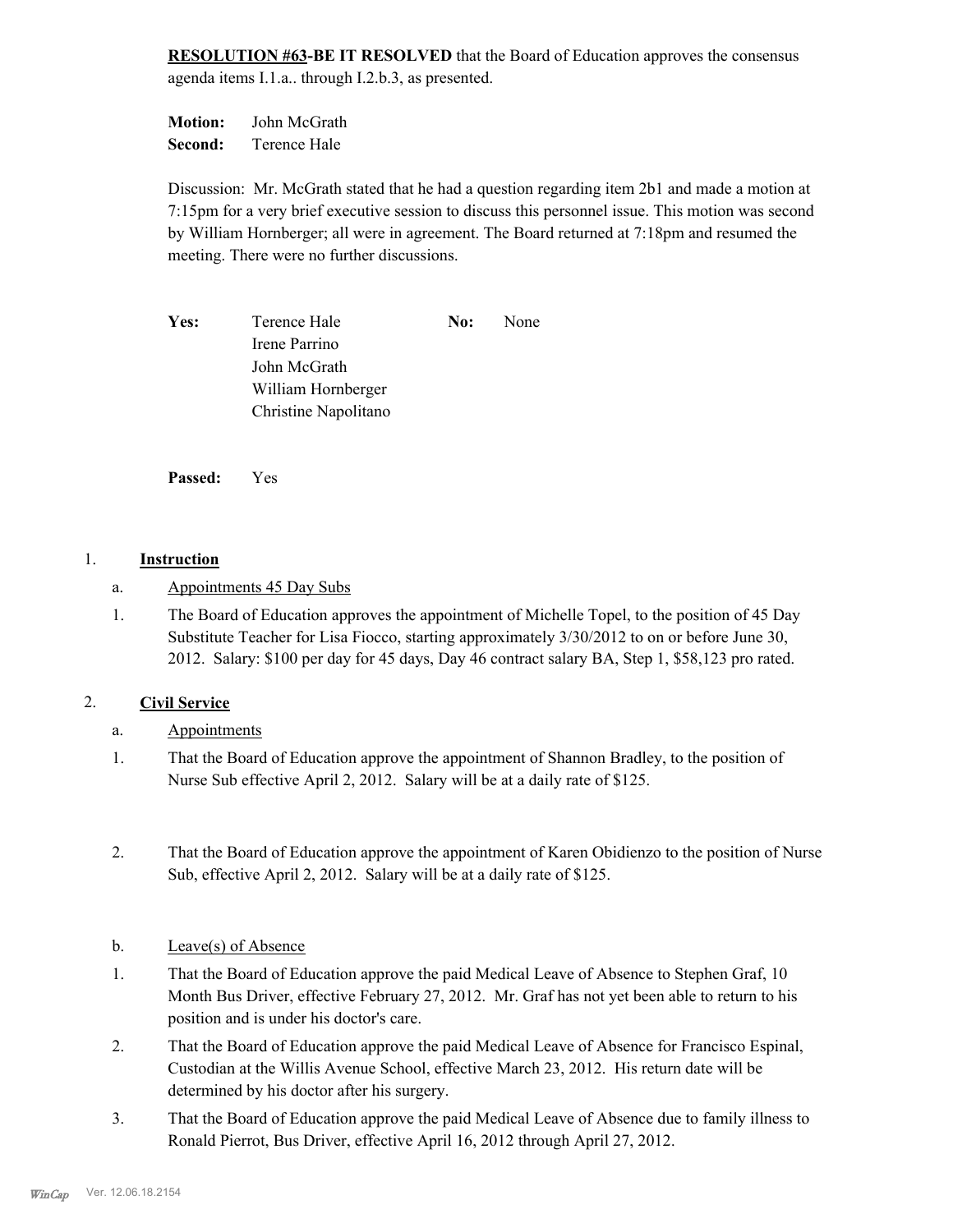### **J. Superintendent's Report**

The Superintendent stated that at the beginning of the year the Building Principals reported on NWEA and are back tonight to give their follow-up reports. The first speaker is Ms. Molloy, Jackson Avenue, who will discuss NWEA winter scores in reading. Ms. Molloy reported that there was progress made in childrens scores who were above the norm. She also reported that after the fall testing, there were several improvement strategies that were put in place at Jackson Ave.: Focus on ELA/Literacy Common Core Shifts; before and after school program for "cusp" students; and professional development. Ms. Molloy stated that there was also a shared leadership, in which strong teachers helped her to move other teachers forward. Ms. Molloy discussed the effectiveness of these strategies, focusing on the before and after school program. In the 2nd grade, struggling students showed progress; in the 3rd grade students almost caught up to the norm; and in the 4th grade , they need to continue to work on growth of the students. Ms. Napolitano asked who these programs were extended to and Ms. Molloy replied students who were -10 below the norm and by teacher recommendation. Ms. Napolitano asked if the program was voluntary and Ms. Molloy stated that it was voluntary, parents were asked and attendance was excellent. Mr. McGrath asked how ESL students perform. Ms. Molloy stated that the teachers looked at all the kids as the same. Mr. McGrath and Mr. Hornberger would like to see the ELA and math breakout of ESL students. Ms. Molloy reported that the Spring Action Plan for Jackson Ave. is as follows: ELA Common Core Shifts; Math Common Core Shifts; Compass Learning and Building Capacity. She added that the teachers want to continue the before/after school programs.

The next presenter was Mrs. Shaw, principal of Meadow Drive School. Mrs. Shaw reported that it was found that students who had really high scores did not show a lot of growth and students with really low scores showed growth but were still below the norm. They had to look at each child and determine what realistic growth for each child is. Mr. McGrath asked why the growth of very high children is small. Mrs. Shaw stated chances are that questions that came up are well above their level. The Superintendent stated that NWEA sets a start point for each child and differentiates for each child. Mrs. Shaw discussed the Action Plan for reading at Meadow Drive. For grades  $1 \& 2$ : differentiate classwork and homework, reassess children regularly, for higher level children- literary circles, create assessments and purchase more non-fiction materials. For grade 4: team meetings; more writing assessments by students for non-fiction; Wilson program (AIS). There was an afterschool program which children were invited to attend and approximately 2/3 accepted. The attendance was sporadic. Mrs. Shaw stated that all grades have double reading groups. She stated that the goal is for all children to show growth and they are looking at why progress wasn't made and what can be done about it. Mr. Hornberger asked if grades  $1& 2$  were offered the after school program and Mrs. Shaw responded that they were not due to lack of response.

The next presenter was Devra Smalls, principal of Hampton Street. Ms. Smalls presented the numbers for the students and stated that for the spring target scores- 1/4 of the students have already met their target. Ms. Smalls stated that the staff will continue on engaging students in their learning. She stated that some of the most dramatic growth was with the students who were struggling. According to Ms. Smalls group reading has made a difference in the students' performance; 85 children were seen in more than 1 group- 1 guided reading group and /or a small reading group. Ms. Small discussed Hampton's plans for adjusting. She stated the plans include the following: regrouping the children; re-assess the use of the literacy coach; new after-school groups; IST/CSE to discuss students' individual action plans.

The final presenter was Mr. Barth, Middle School principal. According to Mr. Barth, the 5th grade showed and increase in reading scores; the 6th grade showed good growth; but the 7th grade did not perform as well as the other groups. The students were offered extra learning programs- after school learning. Mr. Barth reported the results of the students that attended this program for each grade level. Also, it was reported by Mr. Barth that for on-target and AIS class skills, the students were group according to RIT bands. Mr. Barth stated that NWEA helps staff keep their eye on the prize and helps them to decide how can they change/ regroup in order to provide the students with what they need to focus on in order to show growth. Mr. Hornberger asked when are the extra learning classes offered. Mr. Barth stated that the classes are 2 days per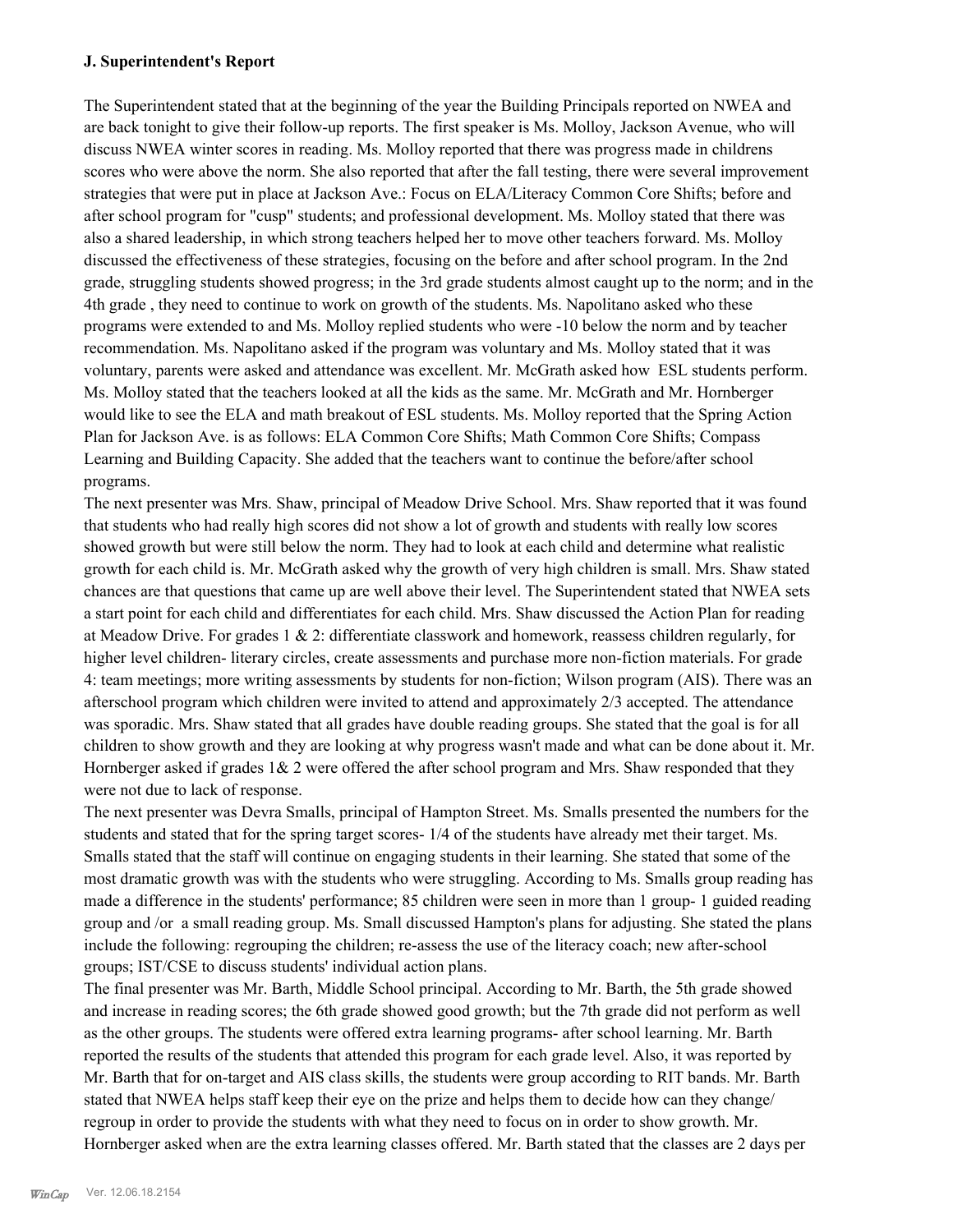week after school and they have also added Saturday sessions. Mr. Barth stated that they do not want the classes to be too big. Ms. Hochhauser added that there are 65 children on Saturday mornings. Mr. Barth stated that the following action steps are being taken at the middle school: focus on what needs to be done to help each child be successful and stressed the importance of the relationship with the parents, in making this successful. Mr. Hornberger expressed his concern with the lack of grow in Math for students in 5th and 7th grades. Mr. Barth stated that he is not sure why there is a decrease for these children. He added that some children have trouble with math facts. But he assured Mr. Hornberger that the Middle School staff is working diligently to help the children succeed.

In Dr. Fleishmanns absence, the Superintendent presented the kindergarten scores and reported that the children's scores appeared to clump around the norm RIT scores. He also added that April 17 is the start of the State Exams and the children will be asked to sit for 90 minutes and 1/2 of the questions will not count. The Superintendent stated that he does not think this is fair to the children and he stated that we need to decide where we are focusing- on the NWEA or the state exams.

The next presentation this evening is "Building Addition to Hampton Street School- Construction Progress". The Superintendent showed pictures of the construction that has been completed at Hampton until this point. According to the Superintendent, the project is progressing very nicely and the steel is ahead of schedule. He hopes that all of the roofs will be completed by the April break and he is very happy with the progress.

The Superintendent next presentation is "Site Work and New Bus Loop at Jackson Avenue. The Superintendent reported that after the last meeting the following concerns regarding the bus loop were raised: price, blacktop space, Barnett scenario and the loss of green space. Dr. Nagler stated that we must look at the needs of the building. The dismissing of student needs to be safe and quick. He added that what is currently being done is not good. According to the Superintendent, next year- 75% of children will be eligible for the bus and this year- 90% of the children eligible, ride the bus daily. Dr. Nagler went through the different scenarios for Jackson Avenue. Option 1A- Dr. Nagler stated people questioned why bring the buses around the back. He explained that this provide us with 3 access points to dismiss, which cannot be mimicked on the street. There would be a minimal distance to the buses. The arrival would remain the same. The loop would cost \$25,578. Option 1B would address the problem of the walkers in front of Jackson. Buses would exit onto Marcellus, they would lose the garage structure and it preserves the corner where the crossing guard is stationed. The loop would cost \$48,012. Option 2 is the Barnett option and the final option involves the change of parking spots and the cost is \$77,000. The Superintendent stated that it doesn't need to be decided tonight, but if it is a possiblity that the work will take place then money needs to be moved into the budget. If the money is not used then it can be rolled back into undesignated funds. Dr. Nagler stated that another concern is the windows at Jackson Avenue and added that we have started to save the money in capitol reserves and it will take 2-3 years. The Superintendent stated that he believes the bus loop is a safety issue. He feels that right now there is a lot of traffic at Chaminade and to change the street direct will cause more problems. He does not feel that this will solve the problem and added that the Village will take into account Chaminade parking if changing the direction of the street. Ms. Napolitano added that changing the direction would be forcing all of the traffic into an already saturated area. Ms. Napolitano opened the floor to public comments.

Public Comments: Ms. Ramos, parent- thanked the board for listening to community concerns and for presenting alternate options. She stated that she has many concerns with bringing the buses through the back of the school. Dawn Cox, Jackson parent, stated that by 3:20, the Chaminade traffic is gone and thinks that changing directions of the street is the best idea. She also is afraid of the loss of green space if these projects are done. Ms. Connelly, parent, asked for clarification of where walkers would come out and also how long buses can idle. It was stated that there is a law that buses can only idle for 3 minutes. Nicole Metzler asked if the school hours will be changing and was told that they would be. Another parent asked if the flag pole at Jackson remains as is in all scenarios and was told it would not move. Ms. Napolitano stated that the district tries to keep green space whenever possible but safety is always the priority. The Superintendent asked Bill